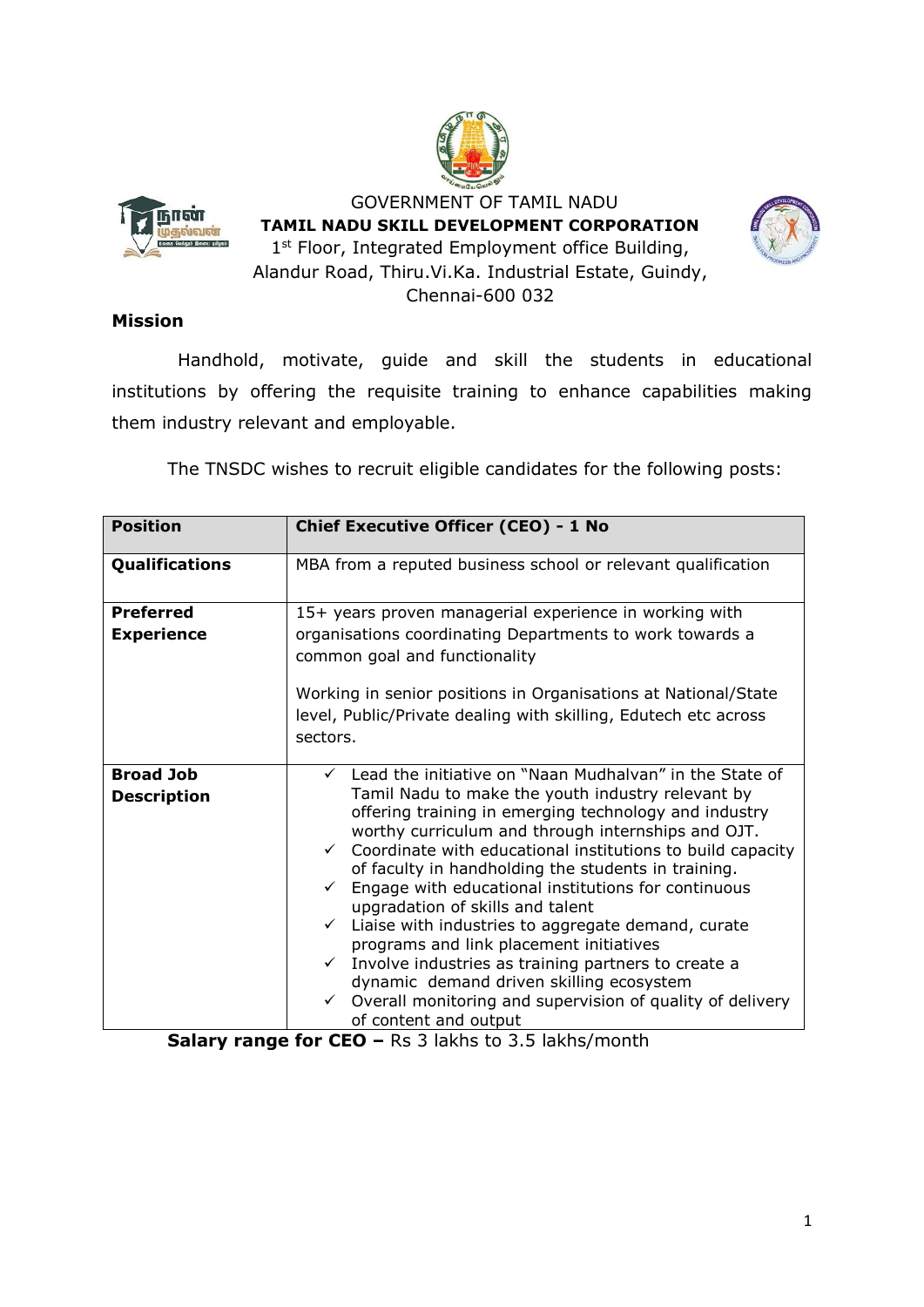| <b>Position</b>                        | VP - Academia-Industry Connect (Services) - 1 No                                                                                                                                                                                                                                                                                                                                                                                                                                                                                                                                                                                                                                                                                                                                                                                                                                                                                                                                                                                                                                                                                                                                                                                                                                                                                                                                                                                                                                           |
|----------------------------------------|--------------------------------------------------------------------------------------------------------------------------------------------------------------------------------------------------------------------------------------------------------------------------------------------------------------------------------------------------------------------------------------------------------------------------------------------------------------------------------------------------------------------------------------------------------------------------------------------------------------------------------------------------------------------------------------------------------------------------------------------------------------------------------------------------------------------------------------------------------------------------------------------------------------------------------------------------------------------------------------------------------------------------------------------------------------------------------------------------------------------------------------------------------------------------------------------------------------------------------------------------------------------------------------------------------------------------------------------------------------------------------------------------------------------------------------------------------------------------------------------|
| Qualifications                         | MBA from a reputed business schoolor BE/B Tech from top tier<br>engineering college.                                                                                                                                                                                                                                                                                                                                                                                                                                                                                                                                                                                                                                                                                                                                                                                                                                                                                                                                                                                                                                                                                                                                                                                                                                                                                                                                                                                                       |
| <b>Preferred</b><br><b>Experience</b>  | Exp- 10+ years of experience in promotion of collaboration of<br>academia and industry in terms of Academics, Research,<br>Students & Faculty Trainings etc. Experience in<br>corporate/academia curriculum development. Understanding of<br>Key Service Sectors (IT, ITES, BFSI, Hospitality/Tourism, Media<br>& Entertainment etc)<br>Excellent skills in developing relationships with key decision-<br>makers in corporate/Universities /govt. Has proven strong<br>networks / connects within top universities and Industries in<br>services sector. Strong experience in business development<br>mainly into education institutes, industries etc.,                                                                                                                                                                                                                                                                                                                                                                                                                                                                                                                                                                                                                                                                                                                                                                                                                                  |
| <b>Broad Job</b><br><b>Description</b> | Be a key personnel in helping the industry in fostering<br>$\checkmark$<br>academia industry linkage and establish Tie-ups with<br>them<br>Onboarding of leading industries in various service<br>$\checkmark$<br>sectors as training partners<br>Identify key areas of collaboration with industry on<br>✓<br>enhancing skills of students to make them industry<br>relevant<br>$\checkmark$ Facilitate add-on courses in colleges/schools to skill to<br>demand<br>$\checkmark$ Identify and manage skilling in emerging technology<br>$\checkmark$ Identify partners for technical skilling of students<br>Coordinate educational institutions to partner with the<br>$\checkmark$<br>technical partners to offer the skill sets identified to<br>students<br>Industry-specific overview of placement opportunities<br>$\checkmark$<br>in universities<br>To aggregate human resource demand of industries<br>sector-wise and plan for resource skilling in educational<br>institutions<br>$\checkmark$ Facilitate curating courses with academic councils as per<br>the industry need<br>$\checkmark$ Excellent skills in developing relationships with key<br>decision-makers in Universities / schools.<br>$\checkmark$ Collaborate with leaders/achievers in various disciplines<br>and arrange for mentorship of students<br>$\checkmark$ Monitor delivery of content & pedagogy<br>$\checkmark$ Engage continuously with academia and industry to<br>vitalise the skill ecosystem |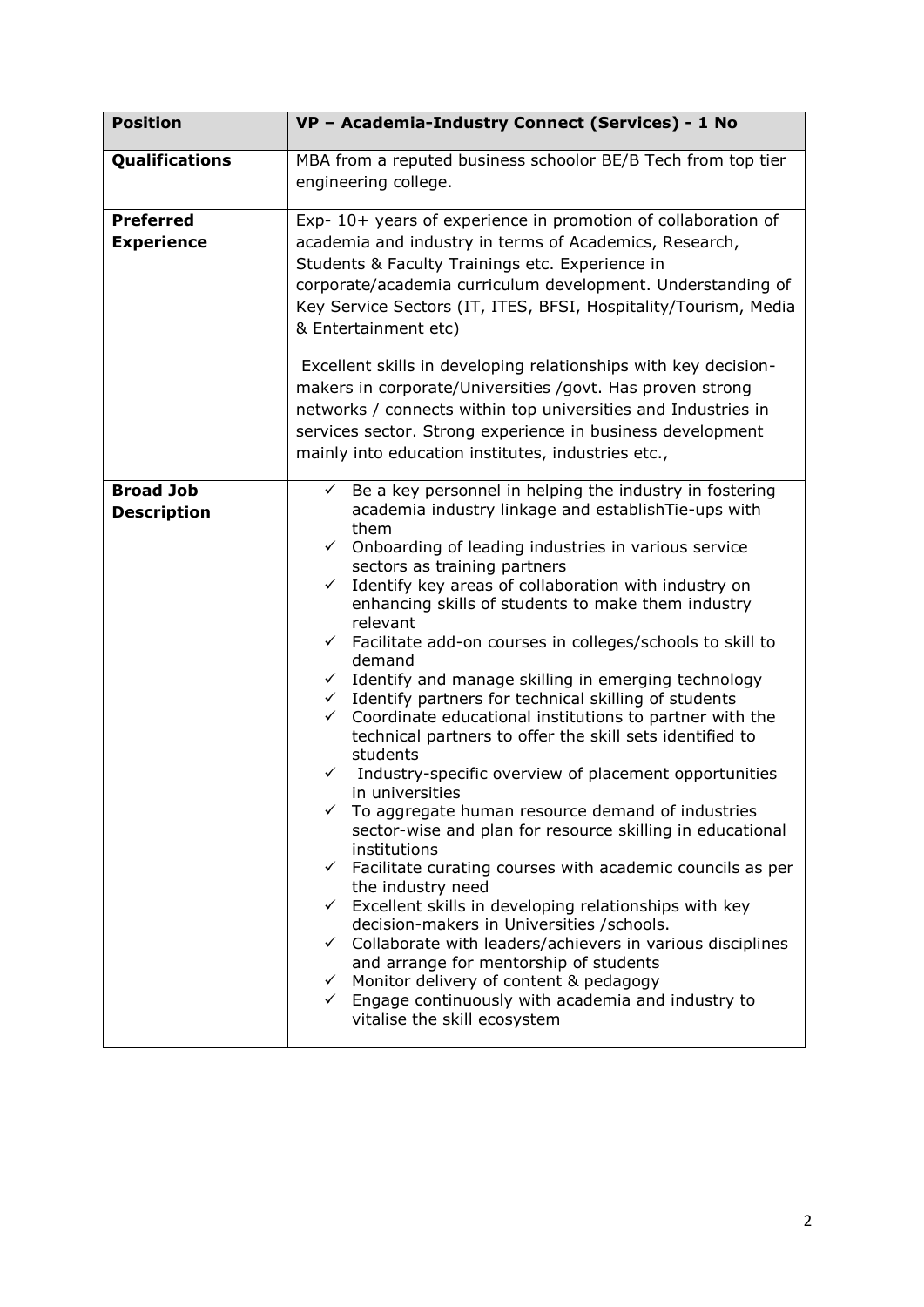| <b>Position</b>                        | VP - Career Portal - 1 No                                                                                                                                                                                                                                                                                                                                                                                                                                                                                                                                                                                                                                                                                                                                                                                                                        |
|----------------------------------------|--------------------------------------------------------------------------------------------------------------------------------------------------------------------------------------------------------------------------------------------------------------------------------------------------------------------------------------------------------------------------------------------------------------------------------------------------------------------------------------------------------------------------------------------------------------------------------------------------------------------------------------------------------------------------------------------------------------------------------------------------------------------------------------------------------------------------------------------------|
| Qualifications                         | B Tech/BE from top tier engineering college in Computer<br>Science Engineering/ IT                                                                                                                                                                                                                                                                                                                                                                                                                                                                                                                                                                                                                                                                                                                                                               |
| <b>Preferred</b><br><b>Experience</b>  | 10+years in a managerial role or relevant experience. Excellent<br>knowledge of technical management, management of computer<br>hardware/software systems. Expertise in data centre<br>management and data governance. Hands-on experience with<br>computer networks, software development, patch work                                                                                                                                                                                                                                                                                                                                                                                                                                                                                                                                           |
| <b>Broad Job</b><br><b>Description</b> | Manage Naan Mudhalvan platform for use of school and<br>✓<br>college students<br>Controlling and evaluating platform operations<br>$\checkmark$<br>Plan, organize, control and evaluate content on NM<br>platform<br>Manage IT staff by recruiting, training and coaching<br>$\checkmark$<br>employees, communicating job expectations and<br>appraising their performance<br>Manage registration of candidates, digital content<br>$\checkmark$<br>delivery, assessment and certification online<br>Manage cloud server, storage space and requirements<br>$\checkmark$<br>for the smooth functioning of the system<br>Procurement of software services and products<br>$\checkmark$<br>Identify problematic areas and implement strategic<br>solutions in time<br>$\checkmark$ Preserve assets, information security and control<br>structures |
| <b>Position</b>                        | VP - Industry-Academia connect (MEAC) Manufacturing,<br>Electronics, Automotive & Construction -1 No                                                                                                                                                                                                                                                                                                                                                                                                                                                                                                                                                                                                                                                                                                                                             |
| Qualifications                         | MBA from a reputed business school.<br>or B Tech/BE from top tier engineering college.                                                                                                                                                                                                                                                                                                                                                                                                                                                                                                                                                                                                                                                                                                                                                           |
| <b>Preferred</b><br><b>Experience</b>  | Exp- 10+ years of experience in promotion of collaboration of<br>academia and industry in terms of Academics, Research,<br>Students & Faculty Trainings etc. Experience in<br>corporate/academia curriculum development. Understanding of<br>Key Sectors (Manufacturing, Electronics, Automotives,<br>Construction etc)<br>Excellent skills in developing relationships with key decision-<br>makers in corporate/Universities /govt. Has proven strong<br>networks / connects within top universities and MEAC<br>industries. Strong experience in business development mainly<br>into education institutes, industries etc.,                                                                                                                                                                                                                   |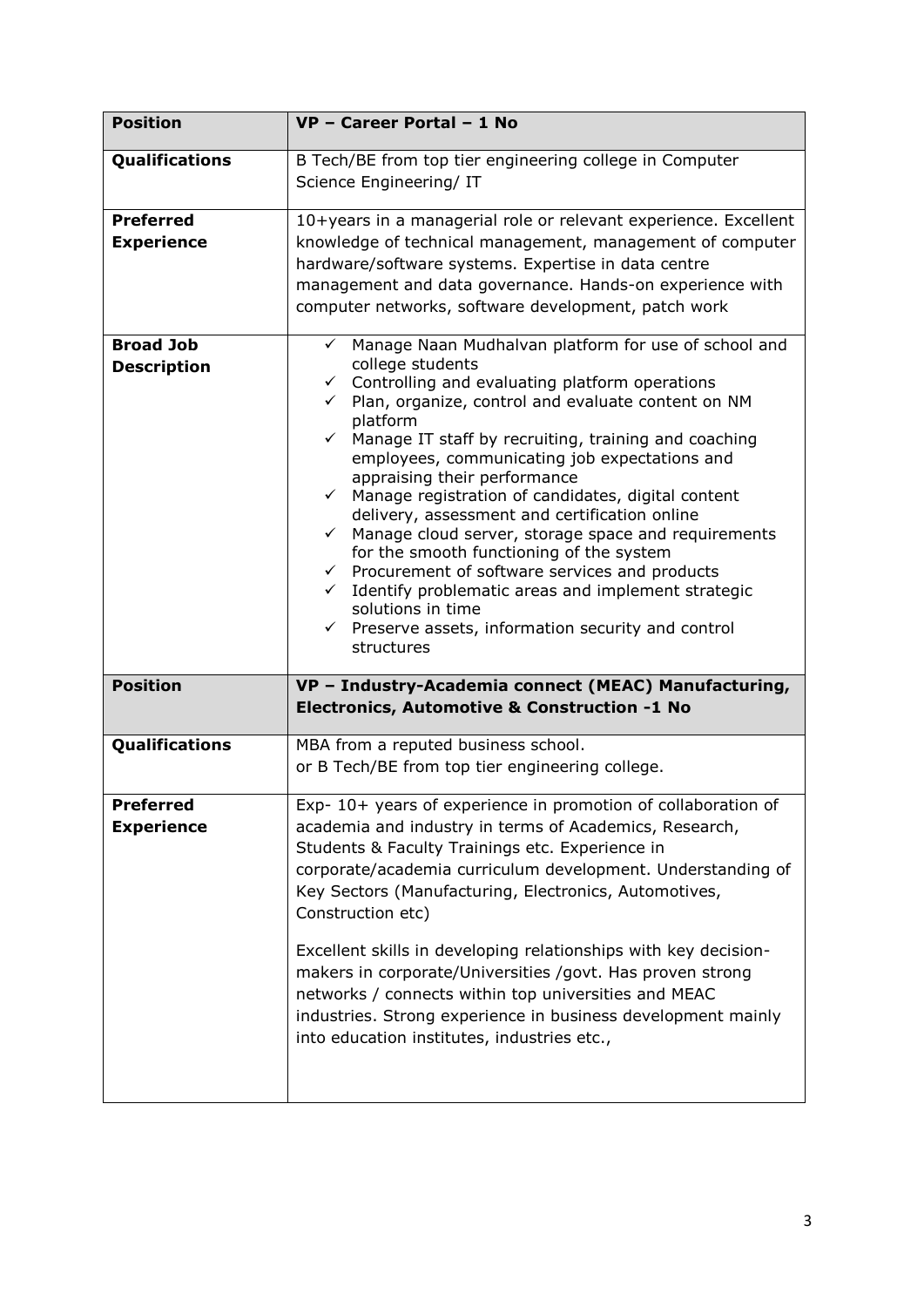| <b>Broad Job</b>   | $\checkmark$ Be a key personnel in helping the industry in fostering      |
|--------------------|---------------------------------------------------------------------------|
| <b>Description</b> | academia industry linkage and discuss ways for                            |
|                    | establishing Tie-ups with them                                            |
|                    | $\checkmark$ On boarding of leading industry in the MEAC sectors as       |
|                    | training partners                                                         |
|                    | $\checkmark$ Identify key areas of collaboration with industry on         |
|                    | enhancing skills of students to make them industry<br>relevant            |
|                    | $\checkmark$ Facilitate add-on courses in colleges/schools to skill to    |
|                    | demand                                                                    |
|                    | $\checkmark$ Identify and manage skilling in emerging technology          |
|                    | $\checkmark$ Identify partners for technical skilling of students         |
|                    | $\checkmark$ Coordinate educational institutions with the technical       |
|                    | partners to offer the skill sets identified to students                   |
|                    | $\checkmark$ Industry-specific overview of placement opportunities        |
|                    | in universities                                                           |
|                    | $\checkmark$ To aggregate human resource demand of industries             |
|                    | sector-wise and plan for resource skilling in educational                 |
|                    | institutions                                                              |
|                    | $\checkmark$ Facilitate curating courses with academic councils as per    |
|                    | the industry need                                                         |
|                    |                                                                           |
|                    | $\checkmark$ Excellent skills in developing relationships with key        |
|                    | decision-makers in Universities / schools.                                |
|                    | Collaborate with leaders/achievers in various disciplines<br>$\checkmark$ |
|                    | and arrange for mentorship of students                                    |
|                    | $\checkmark$ Monitor delivery of content & pedagogy                       |
|                    | Engage continuously with academia and industry to<br>$\checkmark$         |
|                    | vitalise the skill ecosystem                                              |
|                    |                                                                           |

# **Salary range for VP –** Rs 1.5 lakhs to Rs 2.5 lakhs / month

| <b>Position</b>                        | AVP - Service Industry Engagement - 1 No                                                                                                                                                                                                                                                                                                                                                                                                                                    |
|----------------------------------------|-----------------------------------------------------------------------------------------------------------------------------------------------------------------------------------------------------------------------------------------------------------------------------------------------------------------------------------------------------------------------------------------------------------------------------------------------------------------------------|
| Qualifications                         | MBA from a reputed business school<br>or B Tech/BE from top tier engineering college or relevant<br>qualification                                                                                                                                                                                                                                                                                                                                                           |
| <b>Preferred</b><br><b>Experience</b>  | 5-7 years of experience in Senior position in any of the Key<br>service Sectors (IT, ITeS, BFSI, Media/Entertainment,<br>Hospitality/Tourism.), Excellent skills in developing<br>relationships with key decision-makers in corporate.                                                                                                                                                                                                                                      |
| <b>Broad Job</b><br><b>Description</b> | $\checkmark$ Facilitate to onboard industries in service sector as<br>skilling partners<br>Identify key areas of collaboration with industry on<br>enhancing skills of students to make them industry<br>relevant<br>$\checkmark$ Aggregate human resource demand of industries sector-<br>wise and plan for resource skilling in educational<br>institutions<br>Coordinate internship and OJT of students with<br>$\checkmark$<br>industries<br>Manage virtual internships |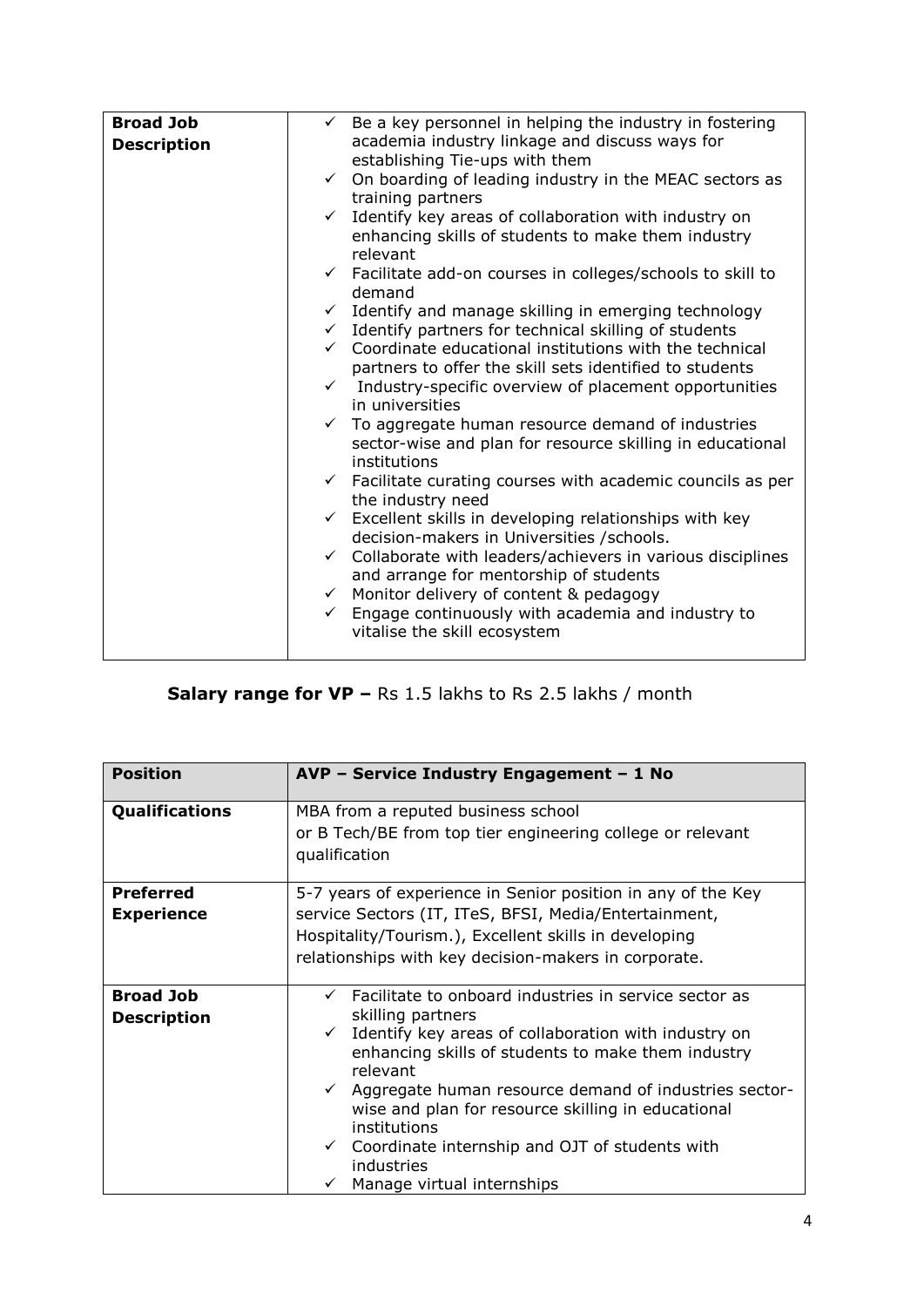|                                        | Be a key personnel in helping the industry in fostering<br>$\checkmark$<br>academia industry linkage and establishTie-ups with<br>them<br>Identify key areas of collaboration with industry on<br>$\checkmark$<br>enhancing skills of students to make them industry<br>relevant<br>$\checkmark$ Facilitate add-on courses in colleges/schools to skill to<br>demand<br>$\checkmark$ Identify and manage skilling in emerging technology<br>$\checkmark$ Identify partners for technical skilling of students<br>$\checkmark$ Coordinate educational institutions to partner with the<br>technical partners to offer the skill sets identified to<br>students<br>$\checkmark$ Industry-specific overview of placement opportunities<br>in universities<br>$\checkmark$ Facilitate curating courses with academic councils as per<br>the industry need<br>$\checkmark$ Collaborate with leaders/achievers in various disciplines<br>and arrange for mentorship of students<br>$\checkmark$ Monitor delivery of content & pedagogy<br>$\checkmark$ Engage continuously with academia and industry to<br>vitalise the skill ecosystem<br>$\checkmark$ Advise and facilitate curriculum modification in tune with<br>industry need |
|----------------------------------------|--------------------------------------------------------------------------------------------------------------------------------------------------------------------------------------------------------------------------------------------------------------------------------------------------------------------------------------------------------------------------------------------------------------------------------------------------------------------------------------------------------------------------------------------------------------------------------------------------------------------------------------------------------------------------------------------------------------------------------------------------------------------------------------------------------------------------------------------------------------------------------------------------------------------------------------------------------------------------------------------------------------------------------------------------------------------------------------------------------------------------------------------------------------------------------------------------------------------------------|
| <b>Position</b>                        | AVP - Portal Development & Maintenance - 1 No                                                                                                                                                                                                                                                                                                                                                                                                                                                                                                                                                                                                                                                                                                                                                                                                                                                                                                                                                                                                                                                                                                                                                                                  |
| Qualifications                         | B Tech/BE from top tier engineering college in Computer<br>Science Engineering/ IT                                                                                                                                                                                                                                                                                                                                                                                                                                                                                                                                                                                                                                                                                                                                                                                                                                                                                                                                                                                                                                                                                                                                             |
| <b>Preferred</b>                       | 5-7 years in software development &patch work. Relevant                                                                                                                                                                                                                                                                                                                                                                                                                                                                                                                                                                                                                                                                                                                                                                                                                                                                                                                                                                                                                                                                                                                                                                        |
| <b>Experience</b>                      | experience in portal design, Edutech platform designing and<br>maintenance                                                                                                                                                                                                                                                                                                                                                                                                                                                                                                                                                                                                                                                                                                                                                                                                                                                                                                                                                                                                                                                                                                                                                     |
| <b>Broad Job</b><br><b>Description</b> | Manage Naan Mudhalvan platform for use of school and<br>✓<br>college students<br>Integrating the NM platform/TNSDC platform with other<br>database to create unified skill registry<br>$\checkmark$ Dynamically manage addition/deletion of job roles, free<br>and paid digital education content on the portal<br>$\checkmark$ Manage registration of candidates, digital content<br>delivery, assessment and certification online<br>$\checkmark$ Manage cloud server, storage space and requirements<br>for the smooth functioning of the system<br>$\checkmark$ Procurement of software services and products<br>$\checkmark$ Identify problematic areas and implement strategic                                                                                                                                                                                                                                                                                                                                                                                                                                                                                                                                           |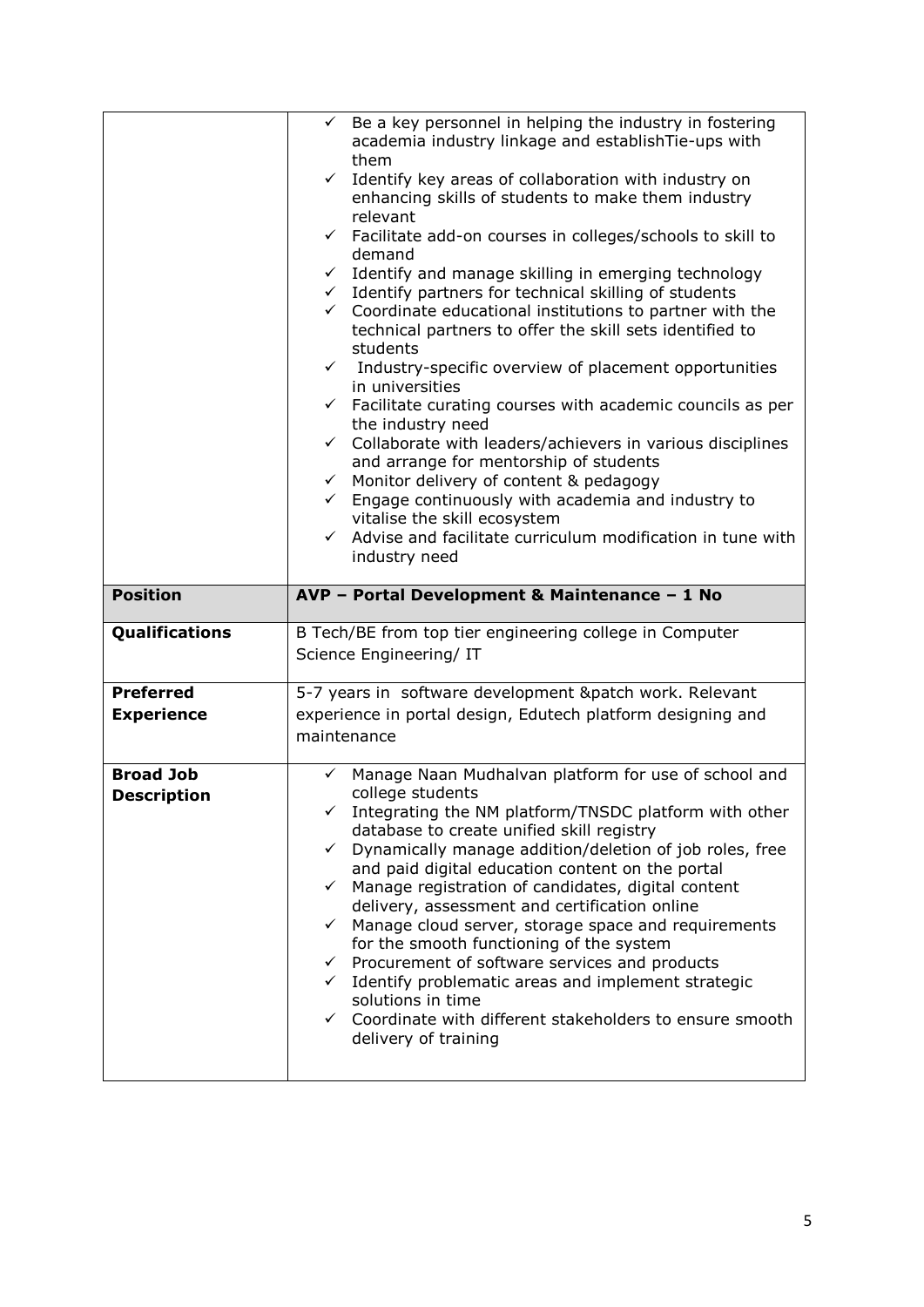| <b>Position</b>    | AVP - Industry Engagement (MEAC) -1 No                                                                                           |
|--------------------|----------------------------------------------------------------------------------------------------------------------------------|
| Qualifications     | MBA from a reputed business school                                                                                               |
|                    | or B Tech/BE from top tier engineering college.                                                                                  |
| <b>Preferred</b>   | 5-7 years of experience in Senior position in any of the Key                                                                     |
| <b>Experience</b>  | Sectors (Manufacturing, Electronics, Automobile, Construction                                                                    |
|                    | $etc.$ )                                                                                                                         |
|                    | Excellent skills in developing relationships with key decision-                                                                  |
|                    | makers in corporate.                                                                                                             |
| <b>Broad Job</b>   | $\checkmark$ Facilitate to onboard leading industries in                                                                         |
| <b>Description</b> | Manufacturing, Electronics, Automobile, Construction as                                                                          |
|                    | skilling partners<br>Identify key areas of collaboration with industry on<br>$\checkmark$                                        |
|                    | enhancing skills of students to make them industry                                                                               |
|                    | relevant                                                                                                                         |
|                    | Aggregate human resource demand of industries sector-<br>$\checkmark$<br>wise and plan for resource skilling in educational      |
|                    | institutions                                                                                                                     |
|                    | Coordinate internship and OJT of students with<br>$\checkmark$                                                                   |
|                    | industries<br>Manage virtual internships<br>$\checkmark$                                                                         |
|                    | Advise and facilitate curriculum modification in tune with<br>$\checkmark$                                                       |
|                    | industry need<br>Be a key personnel in helping the industry in fostering<br>$\checkmark$                                         |
|                    | academia industry linkage and establishTie-ups with                                                                              |
|                    | them                                                                                                                             |
|                    | Identify key areas of collaboration with industry on<br>$\checkmark$<br>enhancing skills of students to make them industry       |
|                    | relevant                                                                                                                         |
|                    | $\checkmark$ Facilitate add-on courses in colleges/schools to skill to<br>demand                                                 |
|                    | $\checkmark$ Identify and manage skilling in emerging technology                                                                 |
|                    | Identify partners for technical skilling of students<br>$\checkmark$                                                             |
|                    | $\checkmark$ Coordinate educational institutions to partner with the<br>technical partners to offer the skill sets identified to |
|                    | students                                                                                                                         |
|                    | $\checkmark$ Industry-specific overview of placement opportunities<br>in universities                                            |
|                    | $\checkmark$ Facilitate curating courses with academic councils as per                                                           |
|                    | the industry need                                                                                                                |
|                    | $\checkmark$ Collaborate with leaders/achievers in various disciplines<br>and arrange for mentorship of students                 |
|                    | $\checkmark$ Monitor delivery of content & pedagogy                                                                              |
|                    | $\checkmark$ Engage continuously with academia and industry to                                                                   |
|                    | vitalise the skill ecosystem                                                                                                     |
|                    |                                                                                                                                  |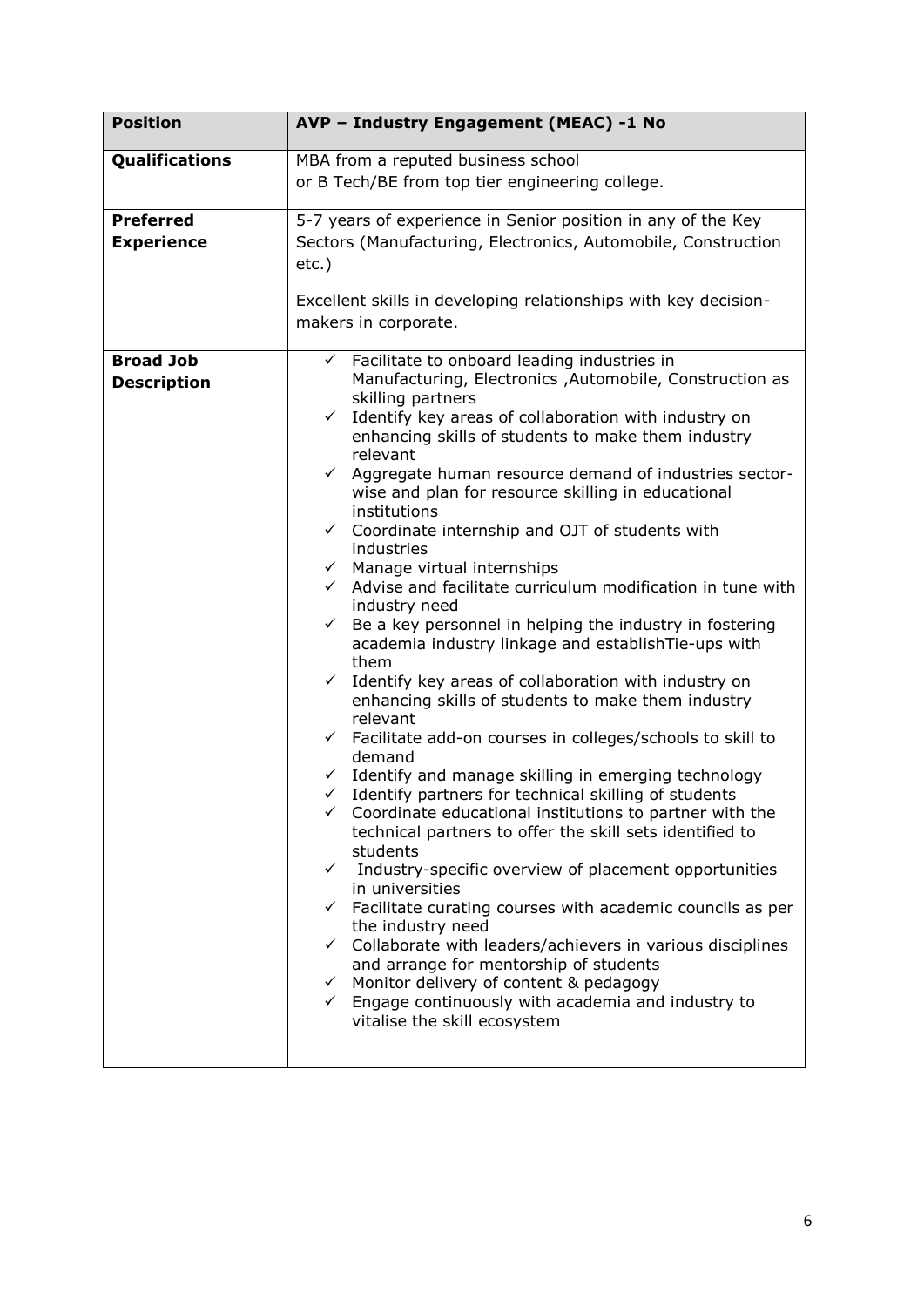| <b>Position</b>                        | AVP - Media - 1 No                                                                                                                                                                                                                                                                                                                                                                                                                                                                                                                                                                                                                                                                                                                                                                                                                                                                                                            |
|----------------------------------------|-------------------------------------------------------------------------------------------------------------------------------------------------------------------------------------------------------------------------------------------------------------------------------------------------------------------------------------------------------------------------------------------------------------------------------------------------------------------------------------------------------------------------------------------------------------------------------------------------------------------------------------------------------------------------------------------------------------------------------------------------------------------------------------------------------------------------------------------------------------------------------------------------------------------------------|
| Qualifications                         | Master's degree inVisual Communication, Journalism, Media,<br>Marketing or relevant field                                                                                                                                                                                                                                                                                                                                                                                                                                                                                                                                                                                                                                                                                                                                                                                                                                     |
| <b>Preferred</b><br><b>Experience</b>  | 5+ years experience in a reputable digital marketing agency/<br>MNC/corporate house, with a demonstrable experience leading<br>and managing SEO/SEM, email campaigns, social media<br>campaigns and /or digital advertising campaigns                                                                                                                                                                                                                                                                                                                                                                                                                                                                                                                                                                                                                                                                                         |
| <b>Broad Job</b><br><b>Description</b> | $\checkmark$ Responsible for planning, implementing, managing and<br>monitoring company's Social Media strategy in order to<br>increase brand awareness, improve Marketing efforts<br>and increase sales.<br>← Community Management, Content Marketing, Content<br>Writing, Social Media Marketing (SMM), and Web<br>Analytics.<br>$\checkmark$ Generate, edit, publish and share engaging content<br>daily (e.g., original text, photos, videos and news)<br>$\checkmark$ Building a social media presence by maintaining a solid<br>online presence on all the social media handles<br>$\checkmark$ Building brand awareness<br>by engaging relevant<br>influencers, by justifying the selection of each<br>influencer<br>$\checkmark$ Managing our online communities to ensure respectful<br>and appropriate engagement<br>← Responding to comments on each of our accounts, by<br>creating an SLA and escalation metrics |
| <b>Position</b>                        | AVP - HR & Training - 1 No                                                                                                                                                                                                                                                                                                                                                                                                                                                                                                                                                                                                                                                                                                                                                                                                                                                                                                    |
| Qualification                          | MBA (HR) from a reputed University or related field                                                                                                                                                                                                                                                                                                                                                                                                                                                                                                                                                                                                                                                                                                                                                                                                                                                                           |
| <b>Preferred</b><br><b>Experience</b>  | 5+ years as HR Manager in a reputed organisation/MNC                                                                                                                                                                                                                                                                                                                                                                                                                                                                                                                                                                                                                                                                                                                                                                                                                                                                          |
| <b>Broad Job</b><br><b>Description</b> | $\checkmark$ Responsible for coordinating all administrative activities<br>related to personnel<br>$\checkmark$ Develop recruitment strategies for onboarding new<br>employees<br>$\checkmark$ Plan and Implement systems for managing staff<br>benefits, payroll<br>$\checkmark$ Oversee and manage a performance appraisal system<br>that drives high performance<br>$\checkmark$ Assess training needs of employees and arrange for<br>capacity building<br>$\checkmark$ Facilitation of tours and visits                                                                                                                                                                                                                                                                                                                                                                                                                  |

**Salary range for AVP - Rs 1 lakh to 1.5 lakhs/month**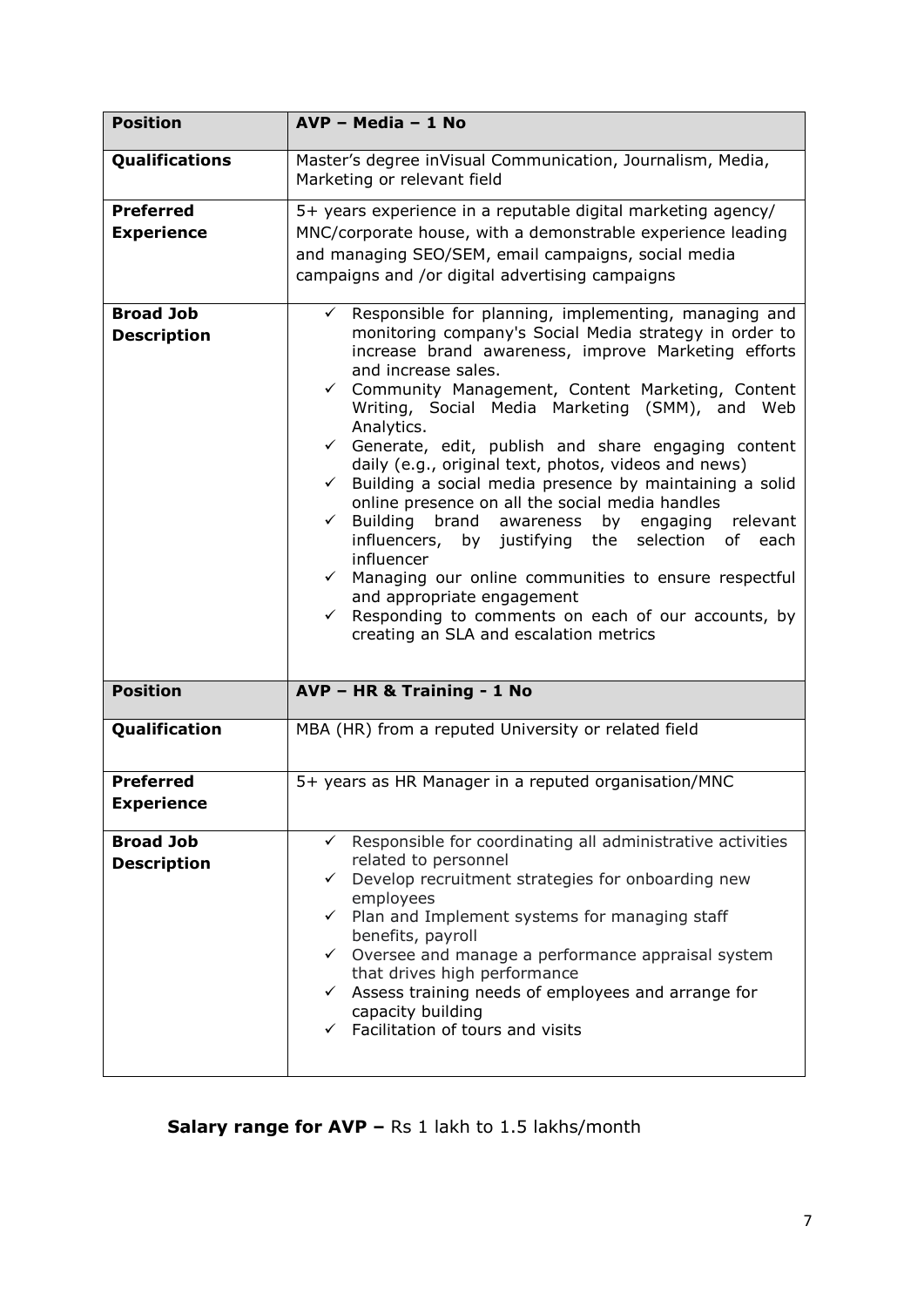| <b>Position</b>                        | Senior Associates (Service Industry) - 1 No                                                                                                                                                                                                                                                                                                                                                                                                                                                                                                                                                                                                                                                                                                                                                                                                                                                                                                                                                                                                                                                                    |
|----------------------------------------|----------------------------------------------------------------------------------------------------------------------------------------------------------------------------------------------------------------------------------------------------------------------------------------------------------------------------------------------------------------------------------------------------------------------------------------------------------------------------------------------------------------------------------------------------------------------------------------------------------------------------------------------------------------------------------------------------------------------------------------------------------------------------------------------------------------------------------------------------------------------------------------------------------------------------------------------------------------------------------------------------------------------------------------------------------------------------------------------------------------|
| Qualifications                         | <b>MBA</b><br>BBA<br>from<br>business<br>school<br>$\sqrt{2}$<br>reputed<br>a<br>or B Tech / BE from top tier engineering college or relevant<br>qualification                                                                                                                                                                                                                                                                                                                                                                                                                                                                                                                                                                                                                                                                                                                                                                                                                                                                                                                                                 |
| <b>Preferred</b><br><b>Experience</b>  | 2-3 years of experience in in any of the Key service Sectors<br>(IT, ITeS, BFSI, Media/Entertainment, Hospitality / Tourism.)                                                                                                                                                                                                                                                                                                                                                                                                                                                                                                                                                                                                                                                                                                                                                                                                                                                                                                                                                                                  |
| <b>Broad Job</b><br><b>Description</b> | $\checkmark$ Facilitate to onboard industries in service sector as<br>skilling partners<br>Facilitate in identifying areas of collaboration with<br>$\checkmark$<br>industry<br>Facilitate aggregation of human resource demand of<br>$\checkmark$<br>industries sector-wise<br>Engage with educational institutions to onboard them<br>$\checkmark$<br>Manage delivery of add-on courses in colleges/schools<br>$\checkmark$<br>to skill to demand<br>$\checkmark$ Coordinate educational institutions to partner with the<br>technical partners to offer the skill sets identified to<br>students<br>$\checkmark$ Arrange for placement tie-ups with industries<br>Scheduling the time table for colleges with industry<br>$\checkmark$<br>mentors<br>Develop continuous engagement of industry with<br>$\checkmark$<br>colleges<br>$\checkmark$ Coordinate conduct of add-on courses for students<br>$\checkmark$ Registration, selection, assessment and certification of<br>students<br>$\checkmark$ Work closely with the training partner and college to<br>ensure that training is provided seamlessly |
| <b>Position</b>                        | <b>Senior Associates (MEAC) -1 No</b>                                                                                                                                                                                                                                                                                                                                                                                                                                                                                                                                                                                                                                                                                                                                                                                                                                                                                                                                                                                                                                                                          |
| Qualifications                         | MBA<br><b>BBA</b><br>from<br>business<br>school.<br>reputed<br>a<br>or B Tech / BE from top tier engineering college or relevant<br>qualification                                                                                                                                                                                                                                                                                                                                                                                                                                                                                                                                                                                                                                                                                                                                                                                                                                                                                                                                                              |
| <b>Preferred</b><br><b>Experience</b>  | 2-3 years of experience in in any of the Manufacturing Sectors<br>(Manufacturing, Electronics, Automobiles, Construction etc)                                                                                                                                                                                                                                                                                                                                                                                                                                                                                                                                                                                                                                                                                                                                                                                                                                                                                                                                                                                  |
| <b>Broad Job</b><br><b>Description</b> | ← Facilitate to onboard industries in service sector as<br>skilling partners<br>Facilitate in identifying areas of collaboration with<br>$\checkmark$<br>industry<br>Facilitate aggregation of human resource demand of<br>$\checkmark$<br>industries sector-wise<br>$\checkmark$ Engage with educational institutions to onboard them<br>← Manage delivery of add-on courses in colleges/schools<br>to skill to demand<br>Coordinate educational institutions to partner with the<br>$\checkmark$<br>technical partners to offer the skill sets identified to<br>students<br>Arrange for placement tie-ups with industries<br>$\checkmark$                                                                                                                                                                                                                                                                                                                                                                                                                                                                    |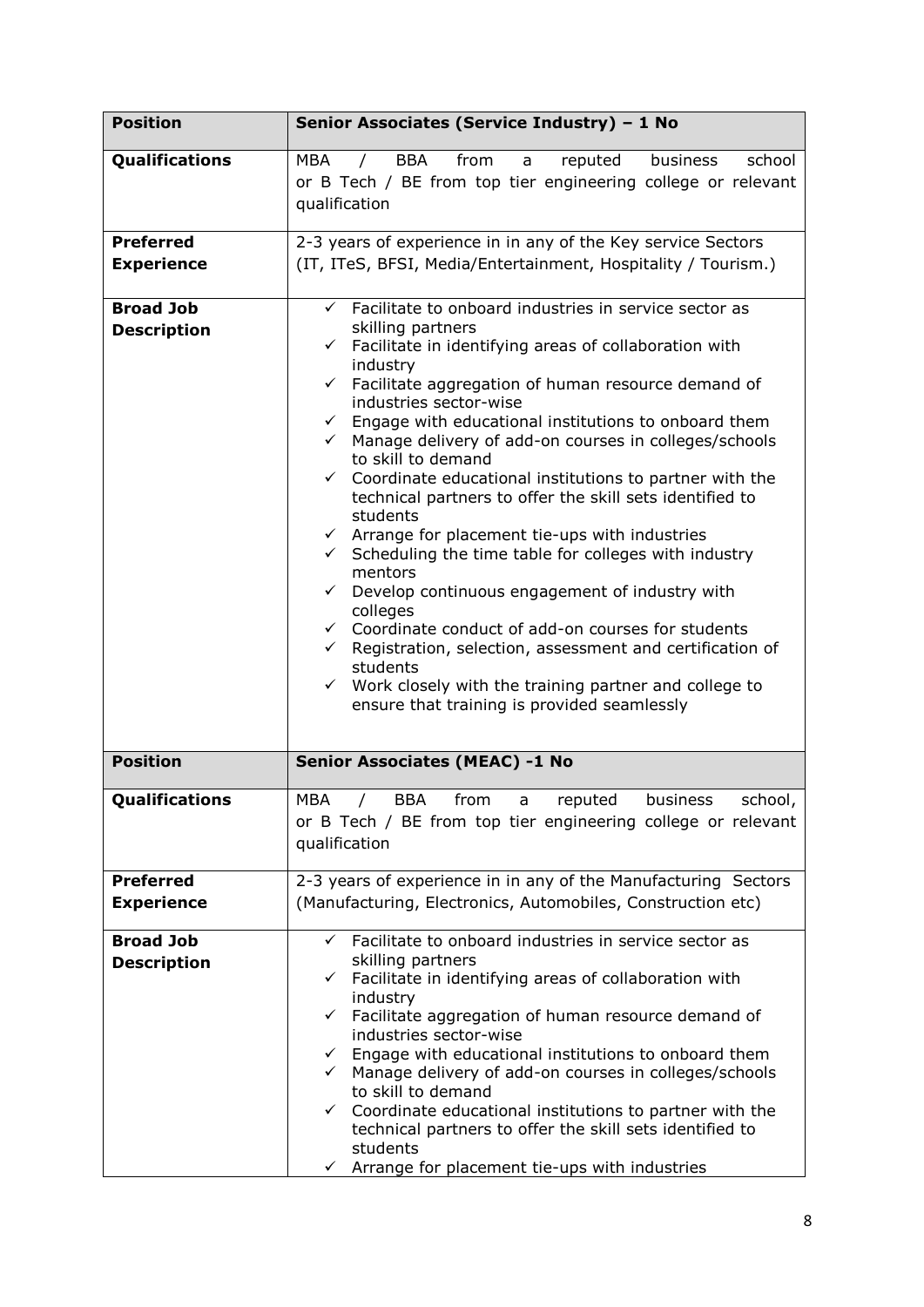|                    | $\checkmark$ Scheduling the time table for colleges with industry<br>mentors<br>Develop continuous engagement of industry with<br>✓<br>colleges<br>$\checkmark$ Coordinate conduct of add-on courses for students<br>$\checkmark$ Registration, selection, assessment and certification of<br>students<br>$\checkmark$ Work closely with the training partner and college to<br>ensure that training is provided seamlessly |
|--------------------|-----------------------------------------------------------------------------------------------------------------------------------------------------------------------------------------------------------------------------------------------------------------------------------------------------------------------------------------------------------------------------------------------------------------------------|
| <b>Position</b>    | <b>Senior Software Associates -1 No</b>                                                                                                                                                                                                                                                                                                                                                                                     |
| Qualifications     | B Tech / BE from top tier engineering college in Computer<br>Science Engineering / IT                                                                                                                                                                                                                                                                                                                                       |
| <b>Preferred</b>   | 2-3 years in software development &patch work. Relevant                                                                                                                                                                                                                                                                                                                                                                     |
| <b>Experience</b>  | experience in portal design, Edutech platform designing and<br>maintenance                                                                                                                                                                                                                                                                                                                                                  |
| <b>Broad Job</b>   | √ Manage Naan Mudhalvan platform for use of school and                                                                                                                                                                                                                                                                                                                                                                      |
| <b>Description</b> | college students                                                                                                                                                                                                                                                                                                                                                                                                            |
|                    | Integrating the NM platform/TNSDC platform with other<br>$\checkmark$<br>database to create unified skill registry                                                                                                                                                                                                                                                                                                          |
|                    | Dynamically manage addition/deletion of job roles, free<br>$\checkmark$                                                                                                                                                                                                                                                                                                                                                     |
|                    | and paid digital education content on the portal                                                                                                                                                                                                                                                                                                                                                                            |
|                    | Manage registration of candidates, digital content<br>$\checkmark$                                                                                                                                                                                                                                                                                                                                                          |
|                    | delivery, assessment and certification online<br>$\checkmark$ Manage cloud server, storage space and requirements                                                                                                                                                                                                                                                                                                           |
|                    | for the smooth functioning of the system                                                                                                                                                                                                                                                                                                                                                                                    |
|                    | $\checkmark$ Procurement of software services and products                                                                                                                                                                                                                                                                                                                                                                  |
|                    | Identify problematic areas and implement strategic<br>$\checkmark$                                                                                                                                                                                                                                                                                                                                                          |
|                    | solutions in time<br>Coordinate with different stakeholders to ensure smooth<br>$\checkmark$                                                                                                                                                                                                                                                                                                                                |
|                    | delivery of training                                                                                                                                                                                                                                                                                                                                                                                                        |
| <b>Position</b>    | Senior Associates - Media -1 No                                                                                                                                                                                                                                                                                                                                                                                             |
| Qualifications     | Bachelor's degree inVisual Communication, Journalism, Media,<br>Marketing or relevant field                                                                                                                                                                                                                                                                                                                                 |
| <b>Preferred</b>   | 2-3 years experience in a reputable digital marketing agency /                                                                                                                                                                                                                                                                                                                                                              |
| <b>Experience</b>  | MNC / corporate house, with a demonstrable experience                                                                                                                                                                                                                                                                                                                                                                       |
|                    | leading and managing SEO / SEM, email campaigns, social                                                                                                                                                                                                                                                                                                                                                                     |
|                    | media campaigns and / or digital advertising campaigns                                                                                                                                                                                                                                                                                                                                                                      |
| <b>Broad Job</b>   | planning, implementing,<br>$\checkmark$ Manage<br>managing<br>and                                                                                                                                                                                                                                                                                                                                                           |
| <b>Description</b> | monitoring company's Social Media strategy in order to                                                                                                                                                                                                                                                                                                                                                                      |
|                    | increase brand awareness, improve Marketing efforts                                                                                                                                                                                                                                                                                                                                                                         |
|                    | and increase sales.<br>✓ Community Management, Content Marketing, Content                                                                                                                                                                                                                                                                                                                                                   |
|                    | Writing, Social Media Marketing (SMM), and Web<br>Analytics.                                                                                                                                                                                                                                                                                                                                                                |
|                    | $\checkmark$ Generate, edit, publish and share engaging content                                                                                                                                                                                                                                                                                                                                                             |
|                    | daily (e.g., original text, photos, videos and news)                                                                                                                                                                                                                                                                                                                                                                        |
|                    | $\checkmark$ Building a social media presence by maintaining a solid<br>online presence on all the social media handles                                                                                                                                                                                                                                                                                                     |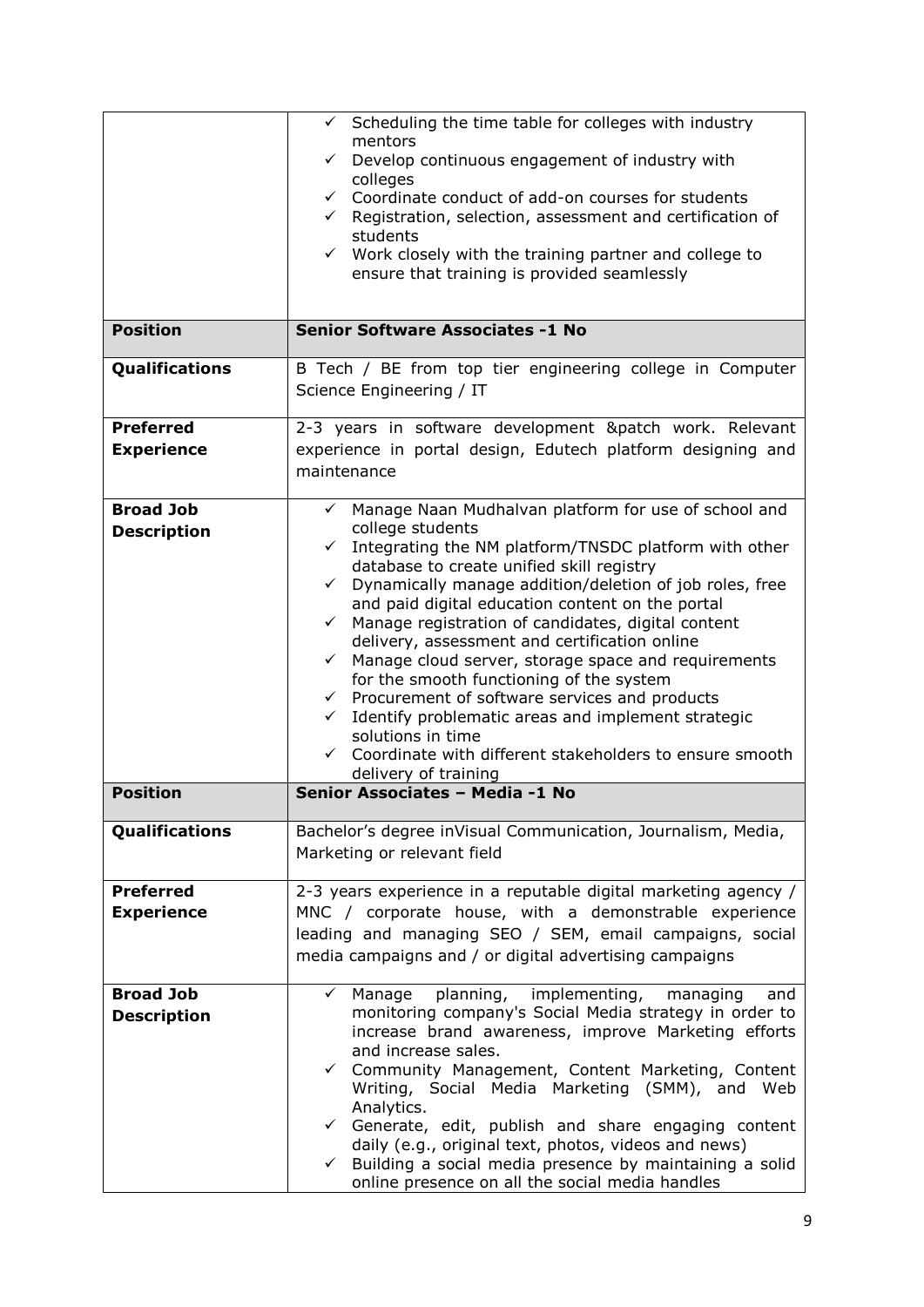|                    | Building brand awareness<br>$\checkmark$<br>by engaging relevant<br>influencers, by justifying the selection of each<br>influencer<br>Managing our online communities to ensure respectful<br>$\checkmark$<br>and appropriate engagement<br>Responding to comments on each of our accounts, by<br>$\checkmark$<br>creating an SLA and escalation metrics |
|--------------------|----------------------------------------------------------------------------------------------------------------------------------------------------------------------------------------------------------------------------------------------------------------------------------------------------------------------------------------------------------|
| <b>Position</b>    | Senior Associate - HR-1 No                                                                                                                                                                                                                                                                                                                               |
| Qualification      | MBA (HR) from a reputed University or related field                                                                                                                                                                                                                                                                                                      |
| <b>Preferred</b>   | 2-3 years as HR Executive in a reputed organisation/MNC                                                                                                                                                                                                                                                                                                  |
| <b>Experience</b>  |                                                                                                                                                                                                                                                                                                                                                          |
| <b>Broad Job</b>   | Responsible for coordinating all administrative activities<br>$\checkmark$<br>related to personnel                                                                                                                                                                                                                                                       |
| <b>Description</b> | Develop recruitment strategies for onboarding new<br>$\checkmark$<br>employees                                                                                                                                                                                                                                                                           |
|                    | Plan and Implement systems for managing staff<br>benefits, payroll                                                                                                                                                                                                                                                                                       |
|                    | Oversee and manage a performance appraisal system<br>$\checkmark$<br>that drives high performance                                                                                                                                                                                                                                                        |
|                    | Assess training needs of employees and arrange for<br>$\checkmark$<br>capacity building                                                                                                                                                                                                                                                                  |
|                    | Facilitation of tours and visits                                                                                                                                                                                                                                                                                                                         |

## **Salary range for Senior Associate –** Rs 50,000 to Rs 80,000 / month

| <b>Position</b>                        | <b>Program Manager (Districts)</b>                                                                                                                                                                                                                                                                                                                                                                                                                     |
|----------------------------------------|--------------------------------------------------------------------------------------------------------------------------------------------------------------------------------------------------------------------------------------------------------------------------------------------------------------------------------------------------------------------------------------------------------------------------------------------------------|
|                                        |                                                                                                                                                                                                                                                                                                                                                                                                                                                        |
| Qualifications                         | MBA from a reputed business school/ MSW / Post Graduation in<br>Developmental studies                                                                                                                                                                                                                                                                                                                                                                  |
| <b>Preferred</b>                       | Atleast 3-5 years industry experience or relevant experience                                                                                                                                                                                                                                                                                                                                                                                           |
| <b>Experience</b>                      |                                                                                                                                                                                                                                                                                                                                                                                                                                                        |
| <b>Broad Job</b><br><b>Description</b> | Engage with educational institutions - schools and<br>colleges for registration of students<br>Coordinate with the service provider on training delivery<br>Facilitate mobilisation of candidates for skilling<br>$\checkmark$<br>programs in coordination with line Departments<br>Quality assessment of training provided<br>Monitoring the conduct of training<br>Overall supervision and coordination of the training<br>ecosystem in the District |

**Salary** – Rs 80,000 to 1 lakh / month